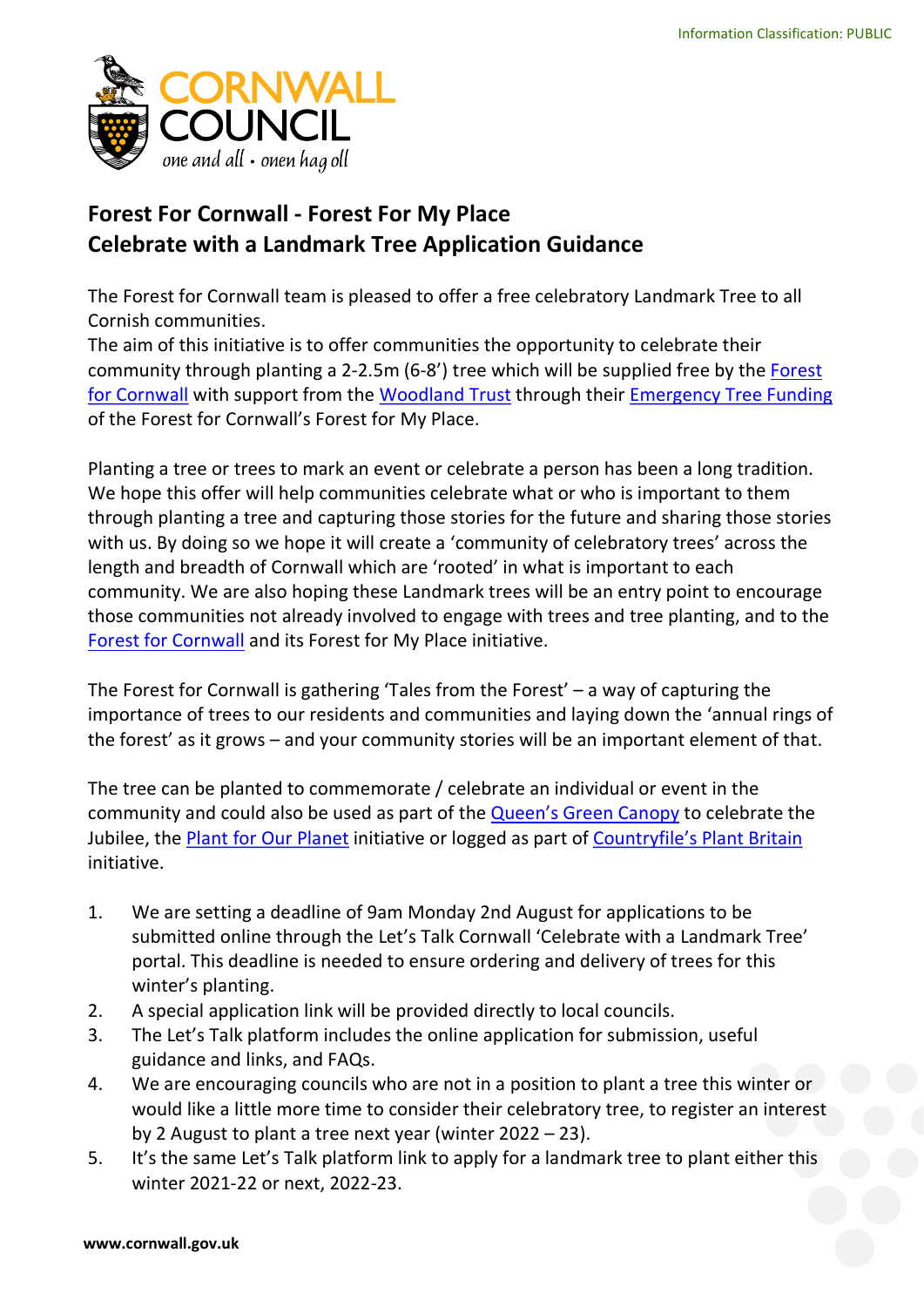- 6. 1 tree per parish (due to cost and funding). All parish, town, city, community council and parish meetings for Cornwall's civil parishes are eligible to apply. If a community wishes to plant more, there are several options you could consider (e.g. Woodland Trust free trees for communities and the Forest for Cornwall guidance on Sources of Free Trees), and we welcome that if you have the space and support locally.
- 7. We're asking councils to submit the application on behalf of the community, or the council can nominate another community group e.g. school, to submit it.
- 8. If you nominate another community group to make the application you will need to let us know using the 'Ask a Question' tab on the Let's Talk application platform and share the Let's Talk application link with the group. (Please note that the application platform is not accessible without the link, which has only been shared with local councils).
- 9. If you're registering an interest for 2020-23 planting you won't be able to complete all the questions on the online form – please complete what you can and put 'info not yet known' into any you can't, making sure you have put a response in all the '\* mandatory' questions.
- 10. Trees we have drawn up a short list of trees for communities to consider in the table below. This is a list of tree species which tend to grow well in Cornish conditions, will suit different circumstances (e.g. exposed sites), are either native or commonly occurring and we believe we can source in sufficient numbers. We are asking you to list 3 preferences on the application in case of difficulties in sourcing. If a community particularly wants another tree and are content it will grow well in your context then you can ask us to consider that tree species, but you may have to source it yourselves. This will be agreed later.
- 11. As well as the suggested tree list we are extremely lucky to have 20 smaller (60-90cm, 2-3ft), young oak saplings grown from acorns from Cornwall's oldest oak, the Darley Oak. This tree is estimated to be between 500 and 900 years old. If a community would like to be considered for one of these saplings for planting this year then you can indicate that as part of the application.
- 12. Parishes/communities will need to supply their own tree protection based on local circumstances as their contribution and confirm that in the application – to ensure the trees survive and thrive. Links to more info on how to protect the trees are available on the Let's Talk platform.
- 13. We are unable to individually advise the parishes on the suitability of their planting location or species but there is a guidance document about Tree Planting and Aftercare on the Let's Talk platform and it may be worth engaging with your local Tree Warden (if they are able to), or community members who have expertise. If having looked at the guidance and sought local advice, parishes still need some help to decide which species to plant we are hosting an online Q&A session for people who would like some general advice about their tree choice on 14 July 2-4pm. The booking link is via Eventbrite. Places are free but numbers will be limited to allow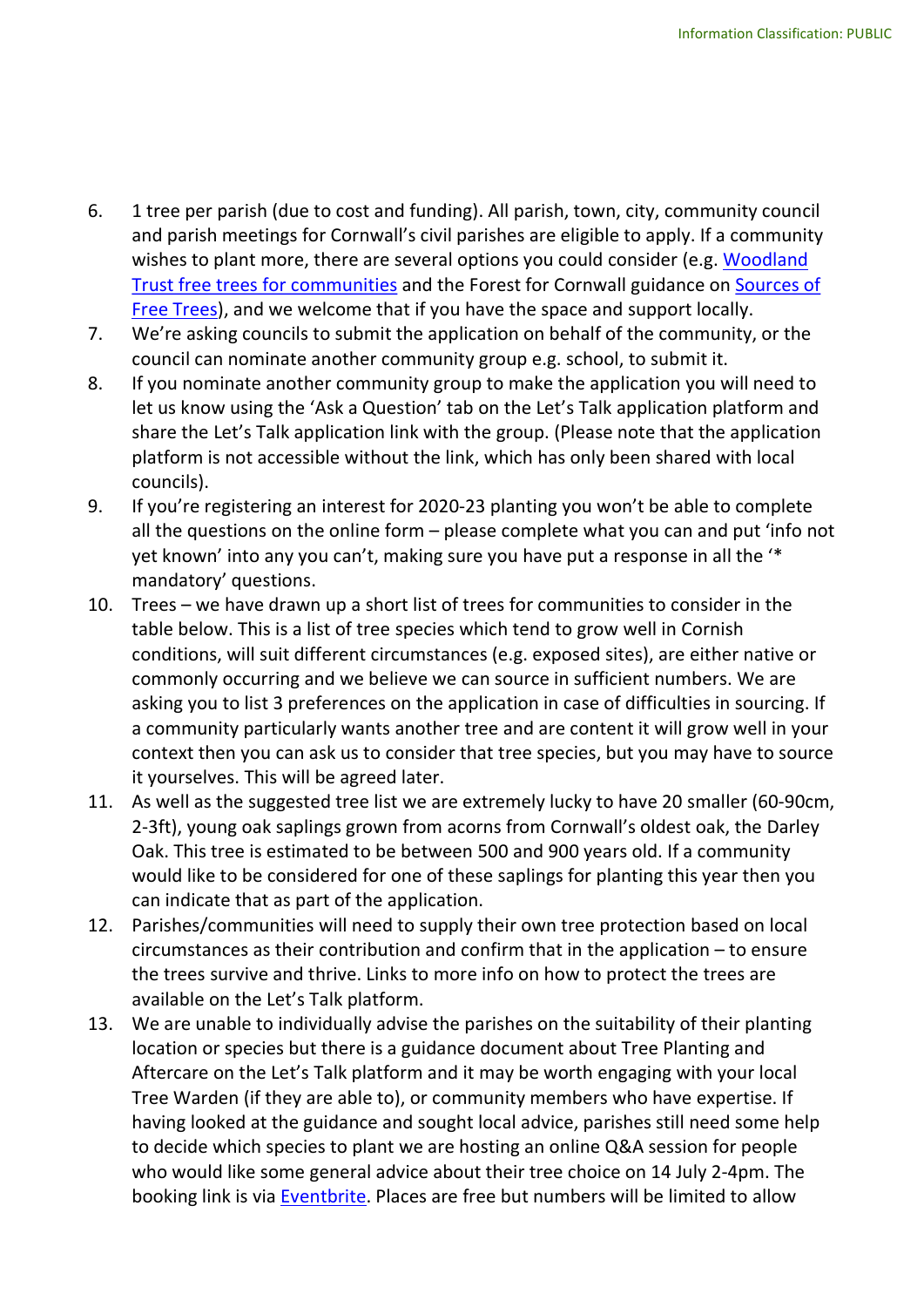attendees to ask their question of the Cornwall Council Forestry Officer who will be leading the session. We ask that only 1 person from each council or community group making their landmark tree application books on the session.

- 14. We are planning to order the trees on behalf of the communities (unless you have asked for, and we've agreed a species which is not on our suggested list of trees; in which case we may need to ask you to order yourself). They will either be delivered to each parish directly or delivered to one of a number of local hubs for collection by the parishes from November. We will notify every one of the process for delivery/collection nearer the time and when the trees are available.
- 15. Trees supplied for winter 2021-22 (including the Darley Oaks) need to be planted between November 2021 and February 2022. Trees will be container grown.
- 16. We will look at rerunning the application process in spring/summer 2022 to give communities who didn't apply this year another opportunity.
- 17. The tree can be planted on any 'community accessible land' (e.g. parish, community or private with good community access) for which permission has been granted and an undertaking to care for its ongoing maintenance for 15 years has been made. Community access can include good 'visual' access. We are not seeking planting on Cornwall Council land.
- 18. The landowner's permission should be a letter confirming consent. (It will not be a charge against the title of the land if it's sold within that time).
- 19. The maintenance agreement can be a letter (scanned and uploaded into the Let's Talk platform) confirming that the tree will be maintained for a minimum of 15 years. If you need a little more time to confirm this you can let us know in the application form. In the application we do ask communities to confirm how they will look after the tree (e.g. watering the tree as it establishes, checking ties are secure but not cutting into the tree, stakes are firm etc.)
- 20. We will assess all the applications following the closing date of 9am on Monday 2nd August and successful applicants will be informed by email at the end of September.
- 21. There is a 'Clarification Questions' on the platform for people to ask additional questions.
- 22. If councils are unable to use the online format, you can contact us using the 'Clarification Questions' for other options but it will not preclude you from applying.

We are hoping these Landmark trees will be an entry point to encourage those communities who have not yet started planting to engage with trees and tree planting, and with the Forest for Cornwall and its Forest 4 My Place initiative. If communities have aspirations to plant more trees and hedges then there are a number of options available. Links to many of them can be found at Free trees - Cornwall Council. This includes Free Community Tree Packs for schools and community groups from The Woodland Trust which can be ordered here. We'd encourage you to order them by mid summer to ensure availability.